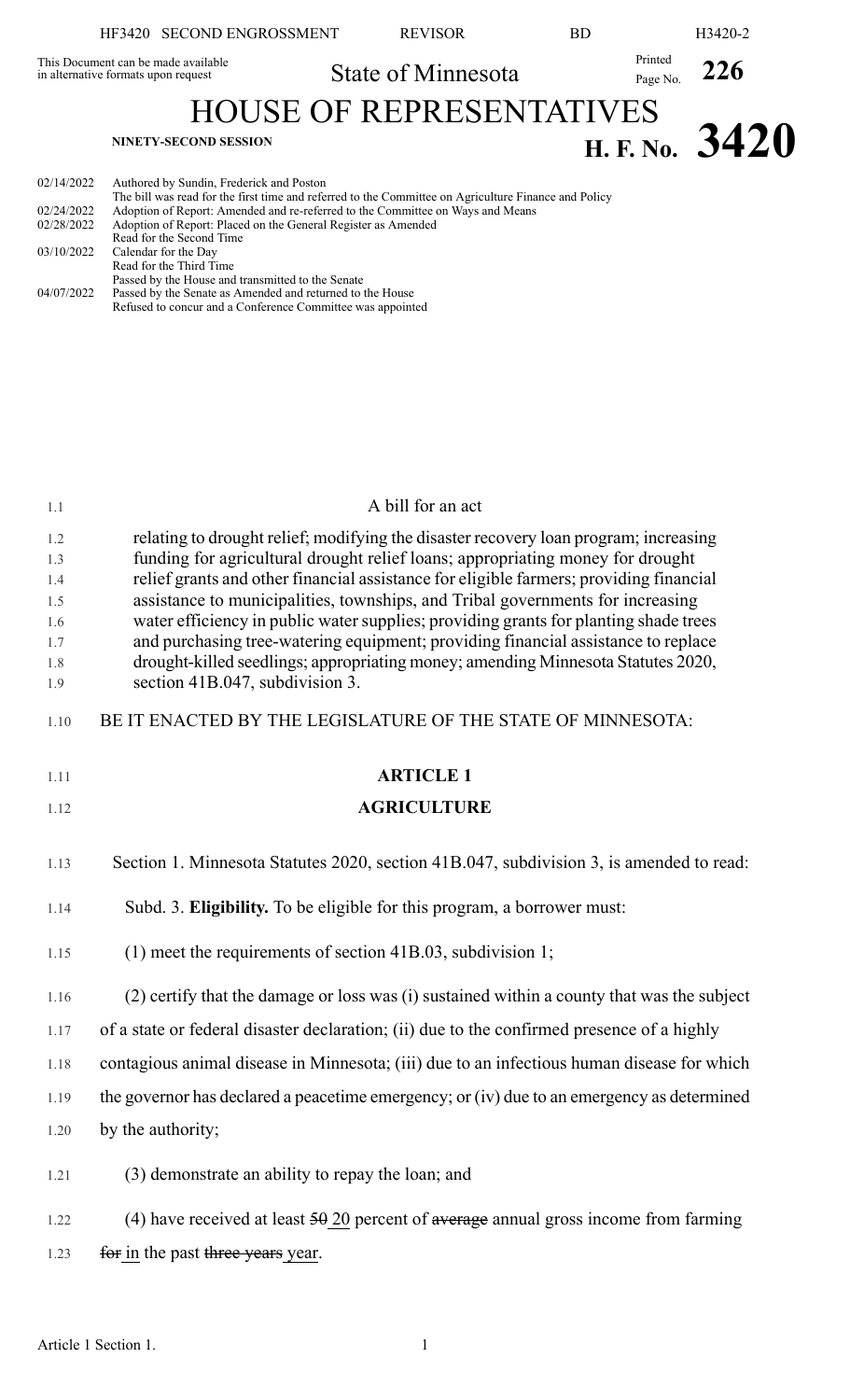- 2.1 Sec. 2. **APPROPRIATIONS TO BE GIVEN EFFECT ONCE.**
- 2.2 If an appropriation or transfer in this act is enacted more than once during the 2022 2.3 regular legislative session, the appropriation or transfer must be given effect only once.
- 

## 2.4 Sec. 3. **APPROPRIATION; DROUGHT RELIEF.**

2.5 Subdivision 1. **Appropriation.** \$5,100,000 in fiscal year 2022 is appropriated from the 2.6 general fund to the commissioner of agriculture to provide grants and other forms of financial 2.7 assistance to livestock farmers and specialty crop producers impacted by drought in 2021. 2.8 This appropriation includes \$100,000 to reimburse livestock farmers up to \$6 per loaded 2.9 mile for drought-related expenses incurred to transport hay or forage up to 25 miles to the 2.10 farm. For purposes of this section, "specialty crop" means an eligible crop under the United 2.11 States Department of Agriculture's specialty crop block grant program. The commissioner 2.12 may issue noncompetitive payments of up to \$10,000 per eligible livestock farmer or 2.13 specialty crop producer to reimburse drought-related expenses incurred by the farmer or 2.14 producer between April 1, 2021, and May 1, 2022. The commissioner must accept 2.15 applications under this section for at least five business days and, notwithstanding subdivision 2.16 2, if total applications exceed \$5,100,000, the commissioner must award payments to eligible 2.17 applicants at random until the funding is exhausted. The commissioner may use up to 6.5 2.18 percent of this appropriation for administration. This is a onetime appropriation and is 2.19 available until June 30, 2024. 2.20 Subd. 2. **Preference; drought severity.** When awarding grants and other financial 2.21 assistance under this section, the commissioner must give preference to eligible farmers 2.22 and producers who farm in counties designated in whole or in part as D4, exceptional 2.23 drought, on any of the weekly maps published during 2021 by the National Drought 2.24 Mitigation Center at the University of Nebraska-Lincoln. After all eligible D4 applications 2.25 have been paid, the commissioner must give preference to eligible farmers and producers 2.26 who farm in counties designated in whole or in part as D3 or D2 during 2021. If total 2.27 applications exceed the funding available for eligible farmers and producers in a given 2.28 drought classification, the commissioner must award payments at random.

## 2.29 Subd. 3. **Allocations.** Of the amount appropriated in subdivision 1, \$1,000,000 isreserved 2.30 for eligible livestock farmers, \$1,000,000 is reserved for eligible specialty crop producers, 2.31 and \$500,000 is reserved for eligible livestock farmers or specialty crop producers who are 2.32 also farmers' market vendors. The commissioner may reallocate money reserved under this 2.33 subdivision based on demand and may award unreserved money to any eligible livestock 2.34 farmer or specialty crop producer.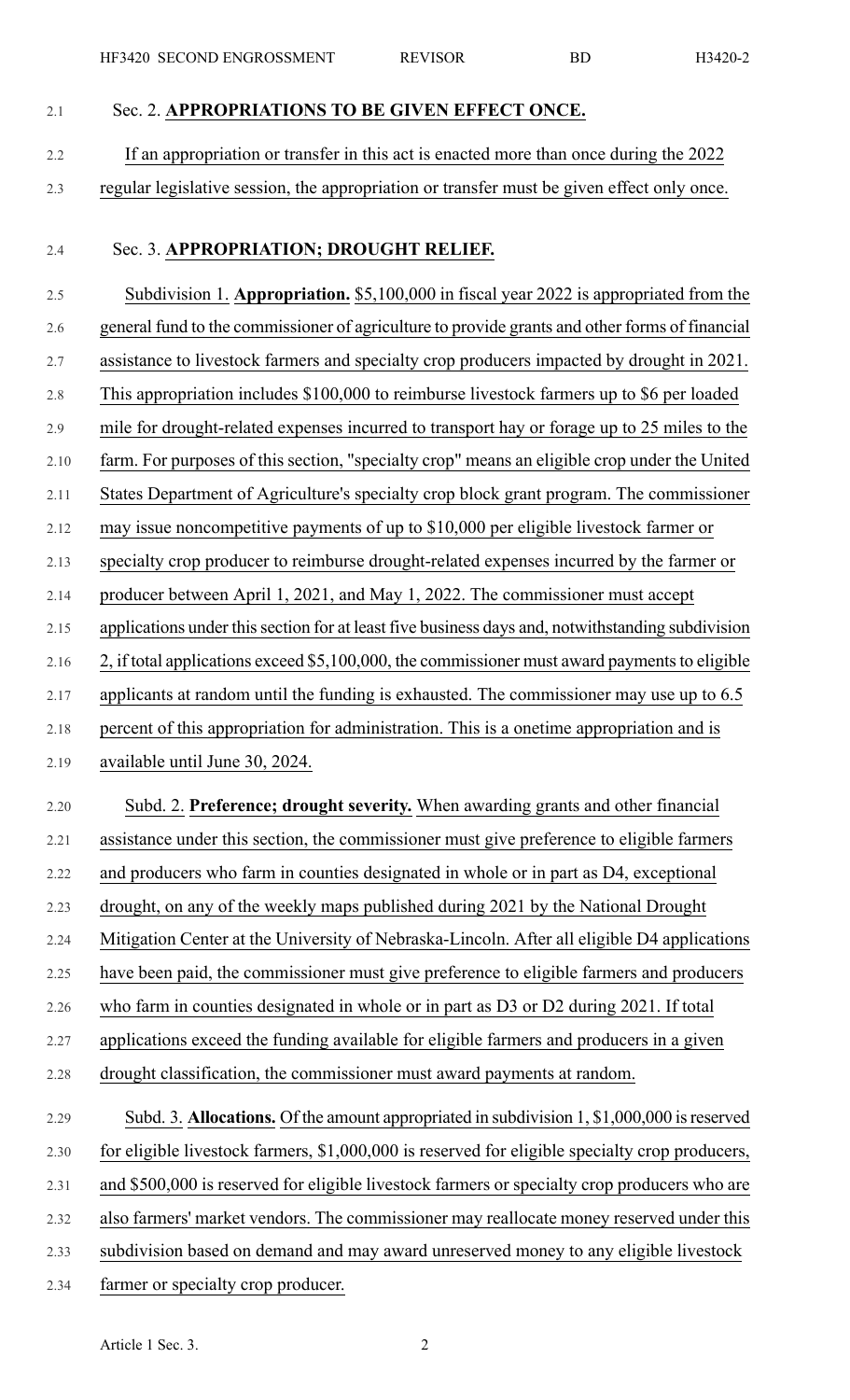| 3.1  | Subd. 4. Outreach required. The commissioner must provide outreach to emerging               |
|------|----------------------------------------------------------------------------------------------|
| 3.2  | farmers through the Department of Agriculture Office of Emerging Farmers.                    |
| 3.3  | Sec. 4. TRANSFER; RURAL FINANCE AUTHORITY.                                                   |
| 3.4  | \$5,000,000 in fiscal year 2022 is transferred from the general fund to the Rural Finance    |
| 3.5  | Authority Revolving Loan account established under Minnesota Statutes, section 41B.06,       |
| 3.6  | with priority given to drought relief loans under Minnesota Statutes, section 41B.047.       |
| 3.7  | Sec. 5. EFFECTIVE DATE.                                                                      |
| 3.8  | This article is effective the day following final enactment.                                 |
| 3.9  | <b>ARTICLE 2</b>                                                                             |
| 3.10 | <b>NATURAL RESOURCES</b>                                                                     |
| 3.11 | Section 1. APPROPRIATIONS; DROUGHT RELIEF.                                                   |
| 3.12 | (a) \$300,000 in fiscal year 2022 is appropriated from the general fund to the commissioner  |
| 3.13 | of natural resources for costs associated with resolving well interferences confirmed by the |
| 3.14 | Department of Natural Resources that occurred from May 1, 2021, to December 30, 2021.        |
| 3.15 | This is a onetime appropriation. Notwithstanding Minnesota Statutes, section 16A.28,         |
| 3.16 | unencumbered balances under this paragraph do not cancel until June 30, 2026.                |
| 3.17 | (b) $$3,000,000$ in fiscal year 2022 is appropriated from the general fund to the            |
| 3.18 | commissioner of natural resources for grants to municipal, township, and Tribal governments  |
| 3.19 | that operate public water supplies to increase water efficiency. Subawards to residents are  |
| 3.20 | an allowable use under this appropriation. This is a onetime appropriation. Notwithstanding  |
| 3.21 | Minnesota Statutes, section 16A.28, unencumbered balances under this paragraph do not        |
| 3.22 | cancel until June 30, 2026.                                                                  |
| 3.23 | (c) \$4,500,000 in fiscal year 2023 is appropriated from the general fund to the             |
| 3.24 | commissioner of natural resources for grants to local and Tribal governments to remove       |
| 3.25 | and plant shade trees impacted by drought and provide communities with tree-watering         |
| 3.26 | equipment under Minnesota Statutes, section 88.82. Money appropriated for grants under       |
| 3.27 | this paragraph may be used to pay reasonable costs incurred by the commissioner of natural   |
| 3.28 | resources to administer the grants. This is a onetime appropriation. Notwithstanding         |
| 3.29 | Minnesota Statutes, section 16A.28, unencumbered balances under this paragraph do not        |
| 3.30 | cancel until June 30, 2027. The commissioner must accept applications under this paragraph   |